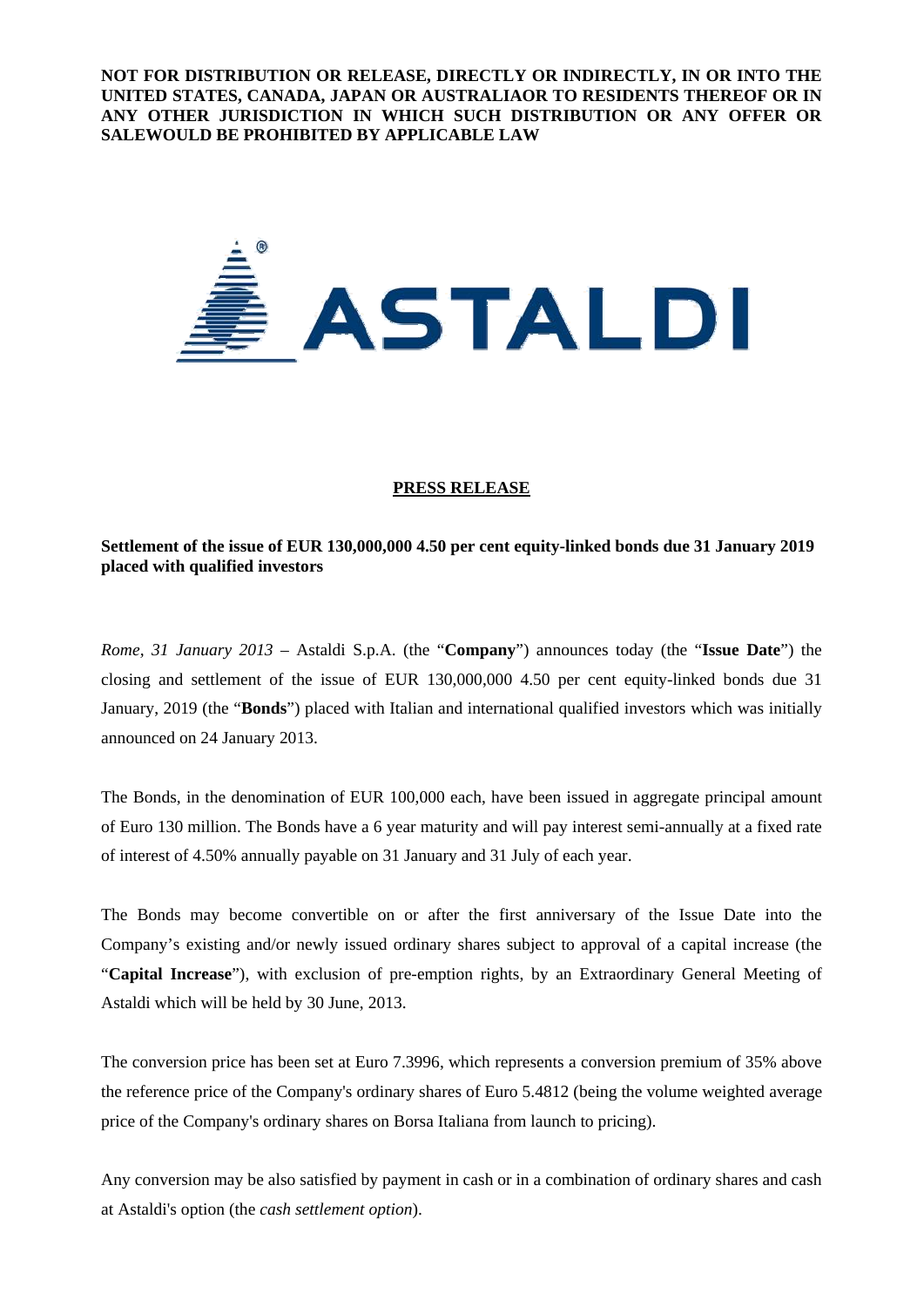An application for the listing of the Bonds on the non-regulated market of the Luxembourg Stock Exchange, the Euro-MTF Luxembourg, will be made by the Company.

Banca IMI, BNP Paribas and The Royal Bank of Scotland plc acted as Joint Bookrunners and Joint Lead Managers for the placement of the Bonds.

Chiomenti Studio Legale advised the Issuer as to matters of Italian law, Clifford Chance Studio Legale Associato advised the Joint Bookrunners as to matters of English and Italian law.

**\* \* \*** 

*Astaldi Group is the leading General Contractor in Italy whose activities include the design, construction and management of public infrastructures and major civil engineering works, mainly in the segments of transport infrastructure, energy production plants, civil and industrial engineering and plant building. Listed on the Italian Stock Exchange since 2002, it is on the 89th position in the list of the Top Global Contractors. It ended 2011 financial year with an order backlog of more than EUR 10 billion and a turnover of EUR 2.4 billion, an EBITDA of EUR 259 million, an EBIT of EUR 201 million, and a net profit of EUR 71 million; the net debt of 2011 financial year is of an amount of EUR 479,7 million, net of treasury shares.* 

*Currently Astaldi Group works in 6 regions worldwide, including Italy, Middle Europe (Poland, Romania, Russia) and Turkey, Middle East (Saudi Arabia, Oman), Maghreb (Algeria), Latin America (Venezuela, Peru, Chile, Central America) and North America (Canada, USA).*

**For more information please contact: Alessandra Onorati - Astaldi S.p.A.**  Tel. +39 06 41766389 Head of External Relations and Investor Relations a.onorati@astaldi.com www.astaldi.com

## *IMPORTANT NOTICE:*

THIS DOCUMENT DOES NOT CONSTITUTE AN OFFER TO SELL OR A SOLICITATION OF AN OFFER TO PURCHASE ANY SECURITIES IN THE UNITED STATES. THE SECURITIES HAVE NOT BEEN AND WILL NOT BE REGISTERED UNDER THE U.S. SECURITIES ACT OF 1933, AS AMENDED (THE "SECURITIES ACT") OR THE LAWS OF ANY STATE WITHIN THE U.S., ANDMAY NOT BE OFFERED OR SOLD IN THE UNITED STATES OR FOR THE ACCOUNT OR BENEFIT OF ANY U.S. PERSONS AS THAT TERM IS DEFINED IN THE U.S. SECURITIES LAWS, EXCEPT IN A TRANSACTION NOT SUBJECT TO, OR PURSUANT TO AN APPLICABLE EXEMPTION FROM, THE REGISTRATION REQUIREMENTS OF THE SECURITIES ACT OR ANY STATE SECURITIES LAWS. THIS DOCUMENT MAY NOT BE DISTRIBUTED OR SENT INTO THE UNITED STATES, OR IN ANY OTHER JURISDICTION IN WHICH OFFERS OR SALES OF THE SECURITIES DESCRIBED HEREIN WOULD BE PROHIBITED BY APPLICABLE LAWSAND SHOULD NOT BE DISTRIBUTED TO UNITED STATES PERSONS OR PUBLICATIONS WITH A GENERAL CIRCULATION IN THE UNITED STATES. NO OFFERING OF THE SECURITIES IS BEING MADE IN THE UNITED STATES.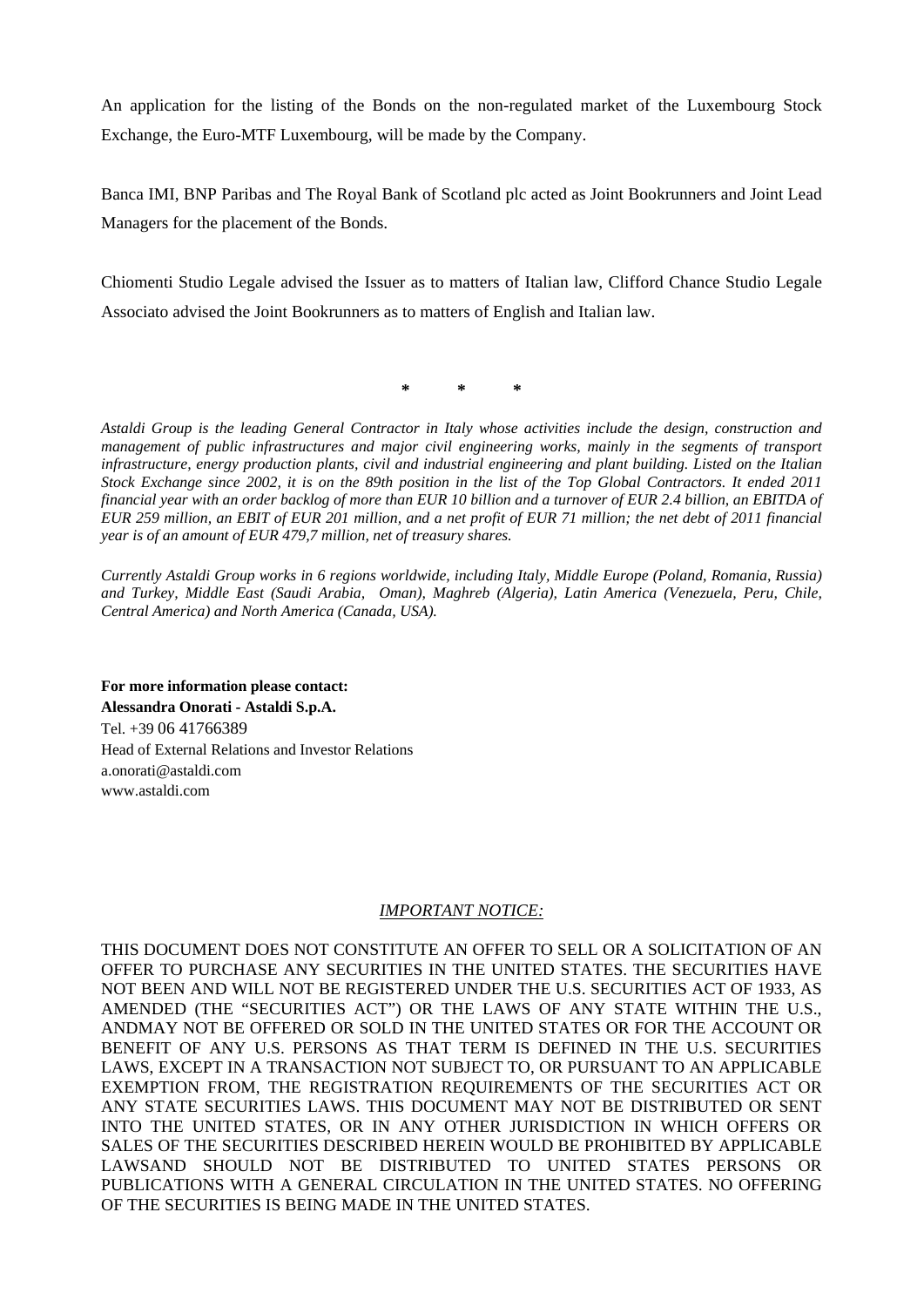THIS IS NOT AN OFFER TO SELL, NOR A SOLICITATION OF AN OFFER TO BUY AND ANY DISCUSSIONS, NEGOTIATIONS OR OTHER COMMUNICATIONS THAT MAY BE ENTERED INTO, WHETHER IN CONNECTION WITH THE TERMS SET OUT HEREIN OR OTHERWISE, SHALL BE CONDUCTED SUBJECT TO CONTRACT.

NO REPRESENTATION OR WARRANTY, EXPRESS OR IMPLIED, IS OR WILL BE MADE AS TO, OR IN RELATION TO, AND NO RESPONSIBILITY OR LIABILITY IS OR WILL BE ACCEPTED BY BANCA IMI S.P.A., BNP PARIBAS AND THE ROYAL BANK OF SCOTLAND PLC("THE JOINT BOOKRUNNERS") OR BY ANY OF THEIR RESPECTIVE OFFICERS OR AGENTS OR AFFILIATES AS TO OR IN RELATION TO THE ACCURACY OR COMPLETENESS OF THIS DOCUMENT, OR ANY OTHER WRITTEN OR ORAL INFORMATION MADE AVAILABLE TO ANY INTERESTED PARTY OR ITS ADVISERS AND ANY LIABILITY THEREFORE IS HEREBY EXPRESSLY DISCLAIMED.

THE JOINT BOOKRUNNERS ARE ACTING ON BEHALF OF THE COMPANY AND NO ONEELSE IN CONNECTION WITH THE BONDS AND WILL NOT BE RESPONSIBLE TO ANY OTHER PERSON FOR PROVIDING THE PROTECTIONS AFFORDED TO CLIENTS OF THE JOINT BOOKRUNNERS OR FOR PROVIDING ADVICE IN RELATION TO THE BONDS

COPIES OF THIS DOCUMENT ARE NOT BEING, AND MUST NOT BE, MAILED, OR OTHERWISE FORWARDED, DISTRIBUTED OR SENT IN, INTO OR FROM THE UNITED STATES OR ANY OTHER JURISDICTION IN WHICH SUCH MAILING OR DISTRIBUTION WOULD BE ILLEGAL, OR TO PUBLICATIONS WITH A GENERAL CIRCULATION IN THOSE JURISDICTIONS, AND PERSONS RECEIVING THIS DOCUMENT (INCLUDING CUSTODIANS, NOMINEES AND TRUSTEES) MUST NOT MAIL OR OTHERWISE FORWARD, DISTRIBUTE OR SEND IT IN, INTO OR FROM THE UNITED STATES OR ANY OTHER JURISDICTION IN WHICH SUCH MAILING OR DISTRIBUTION WOULD BE ILLEGAL OR TO PUBLICATIONS WITH A GENERAL CIRCULATION IN THOSE JURISDICTIONS.

THIS DOCUMENT IS ONLY ADDRESSED TO AND DIRECTED, IN MEMBER STATES OF THE EUROPEAN ECONOMIC AREA WHICH HAVE IMPLEMENTED THE PROSPECTUS DIRECTIVE (EACH, A "RELEVANT MEMBERSTATE"), AT PERSONS WHO ARE "QUALIFIED INVESTORS" WITHIN THE MEANING OF ARTICLE 2(1)(E) OF THE PROSPECTUS DIRECTIVE (DIRECTIVE 2003/71/EC) ("QUALIFIED INVESTORS"). EACH PERSON WHO RECEIVES THIS DOCUMENT WILL BE DEEMED TO HAVE REPRESENTED, ACKNOWLEDGED AND AGREED THAT IT IS A "QUALIFIED INVESTOR" WITHIN THE MEANING OF ARTICLE 2(1)(E) OF THE PROSPECTUS DIRECTIVE.

## UNITED KINGDOM

IN ADDITION, IN THE UNITED KINGDOM, THIS DOCUMENT IS BEING DISTRIBUTED ONLY TO, AND IS DIRECTED ONLY AT, QUALIFIED INVESTORS (I) WHO HAVE PROFESSIONAL EXPERIENCE IN MATTERS RELATING TO INVESTMENTS FALLING WITHIN ARTICLE 19(5) OF THE FINANCIAL SERVICES AND MARKETS ACT 2000 (FINANCIAL PROMOTION) ORDER 2005, AS AMENDED (THE "ORDER") AND QUALIFIED INVESTORS FALLING WITHIN ARTICLE 49(2)(A) TO (D) OF THE ORDER, AND (II) TO WHOM IT MAY OTHERWISE LAWFULLY BE COMMUNICATED (ALL SUCH PERSONS TOGETHER BEING REFERRED TO AS "RELEVANT PERSONS").

THIS DOCUMENT MUST NOT BE ACTED ON OR RELIED ON (I) IN THE UNITED KINGDOM, BY PERSONS WHO ARE NOT RELEVANT PERSONS, AND (II) IN ANY MEMBERSTATE OF THE EUROPEAN ECONOMIC AREA OTHER THAN THE UNITED KINGDOM, BY PERSONS WHO ARE NOT QUALIFIED INVESTORS.

## ITALY

THIS DOCUMENT DOES NOT CONSTITUTE AN OFFER TO THE PUBLIC IN ITALY OF FINANCIAL PRODUCTS AS DEFINED UNDER ARTICLE 1, PARAGRAPH 1, LETTER (T) OF